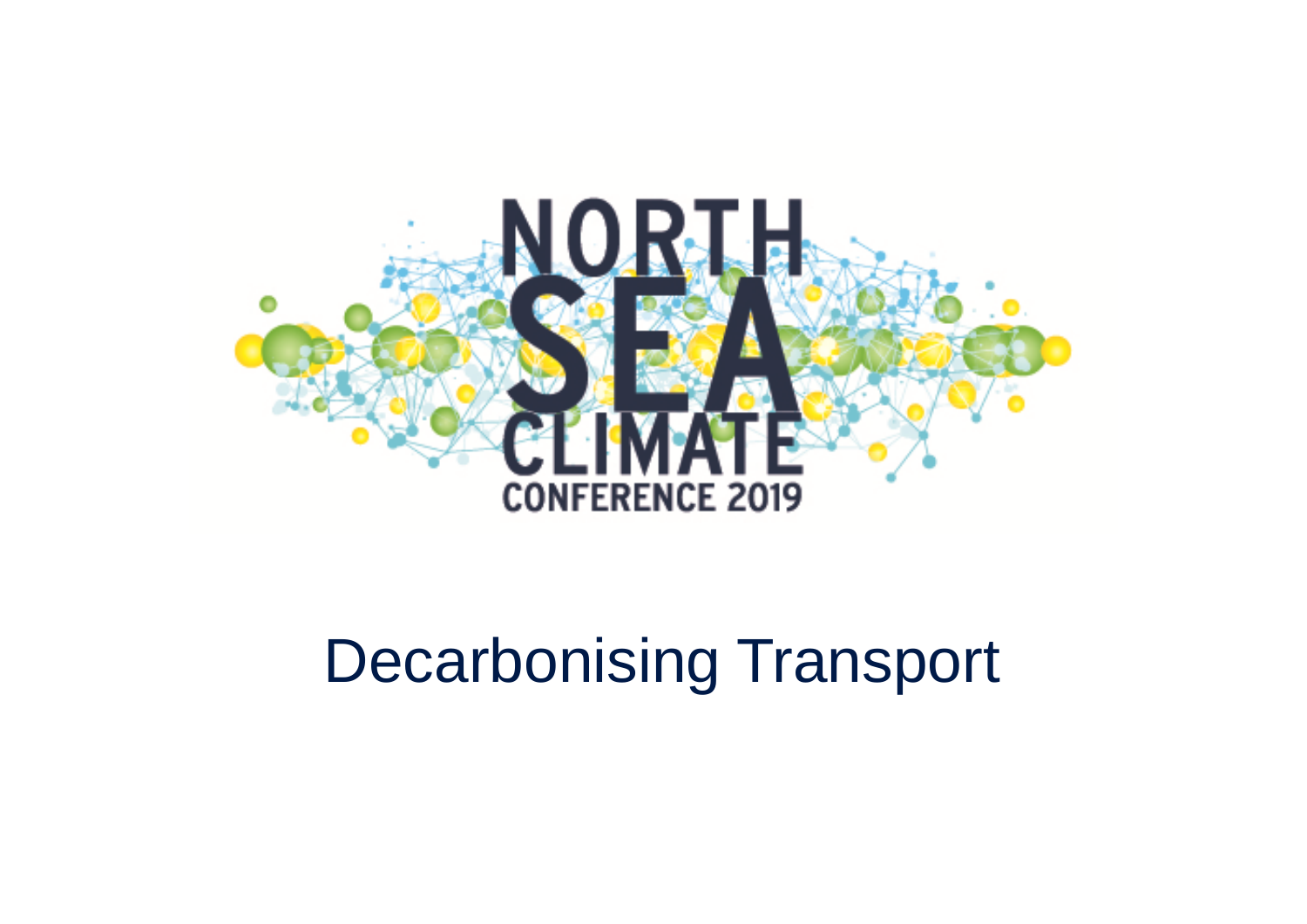#### **WORKSHOP AGENDA**



- 1. Welcome
- 2. Presentations on low‐carbon transport solutions
	- – *Decarbonization in Gothenburg and Västra Götalan, focusing on the heavier segments* ‐ Tula Ekengren
	- – *NSC mapping of alternative fuels in public transport and other transport service*<sup>s</sup> ‐ Daniel Koelikamp and Niklas **Cederby**
	- – *Relevant project examples from the NSRP <sup>+</sup> Automated Road Transport – <sup>a</sup> way to CO2‐neutral transport?* ‐ Sarah Holsen and Michael Glotz‐Richter
- 3. 'World cafe' roundtable discussions





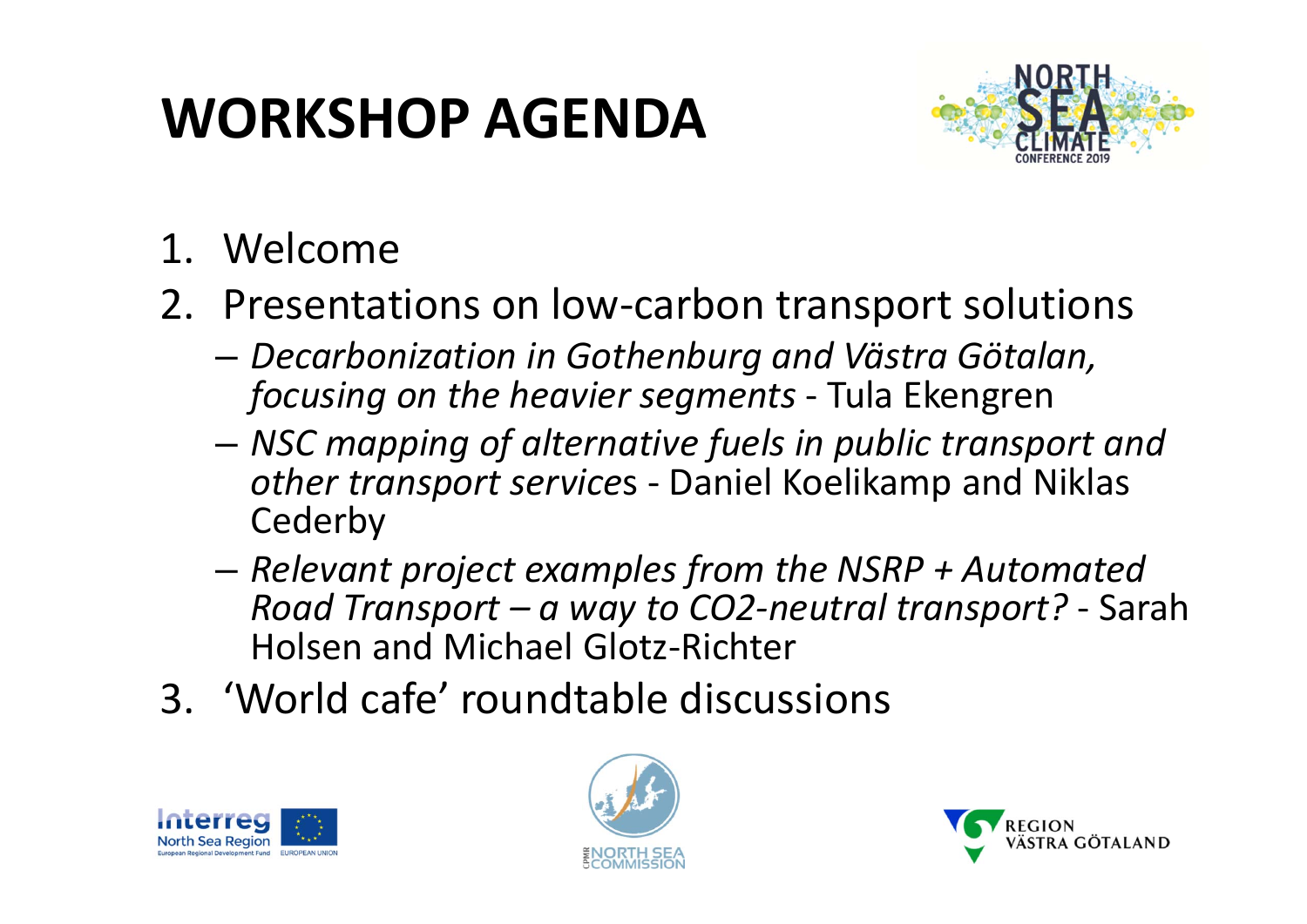# **WORLD CAFE DISCUSSIONS**



- Groups of 8‐10 people
- One discussion leader, one notetaker per group
- 3 questions 12‐15 minutes each
- After each discussion period, half the group will move to the next group
- During lunch, discussion leaders and notetakers will convene to develop statement for plenary





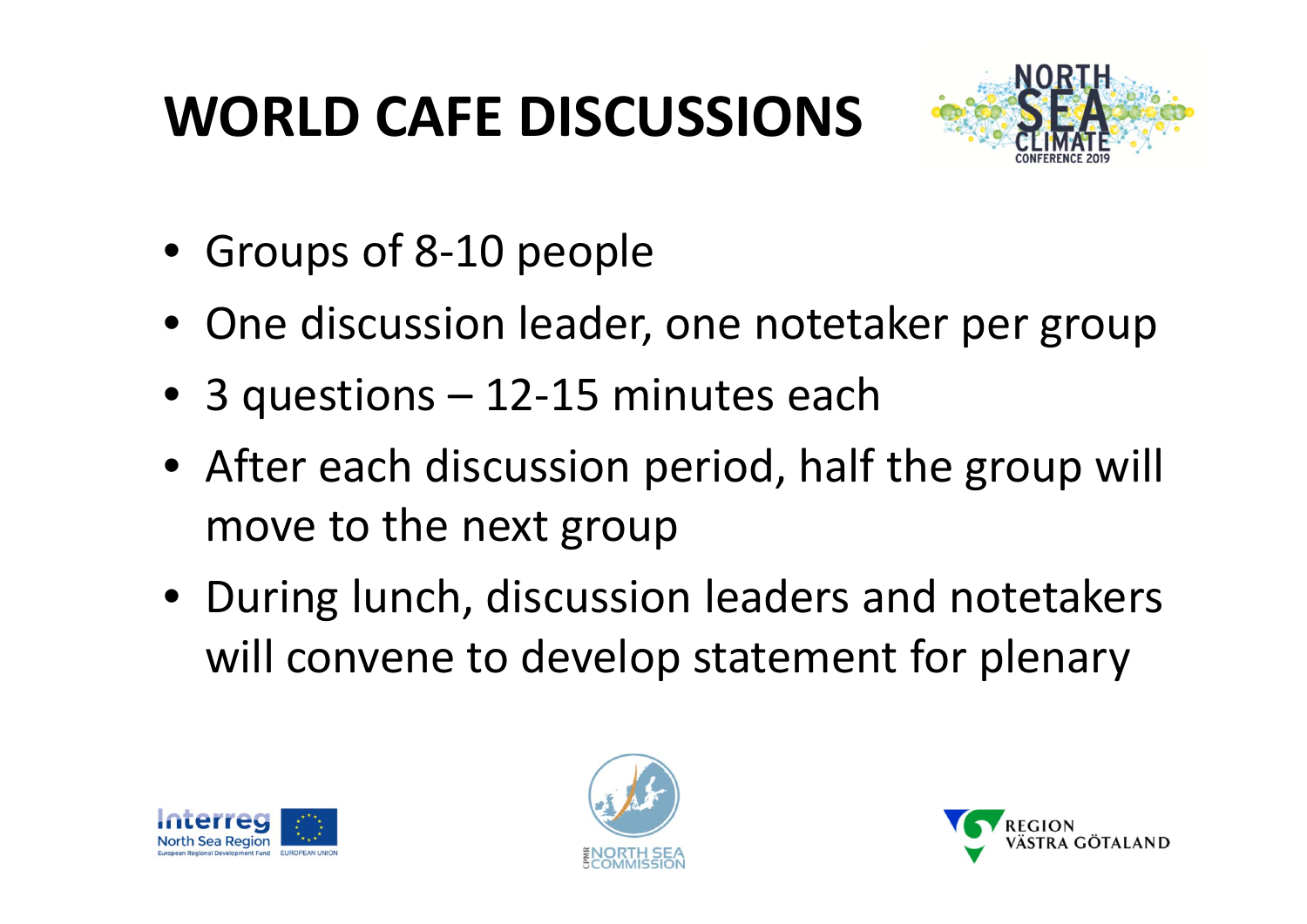# **QUESTION #1**



In terms of alternative fuels and vehicle technologies and infrastructure, which solutions are needed to de‐carbonise transport?

- What needs to be improved?
- What is the role of innovative mobility concepts (shared mobility, automated/autonomous transport, mobility as <sup>a</sup> service) in de-carbonising transport?

The **focus** here is on *technology and hardware*, e.g. battery range, cycling paths, the density of refuelling and charging infrastructure, affordability as EVs are still expensive, etc.





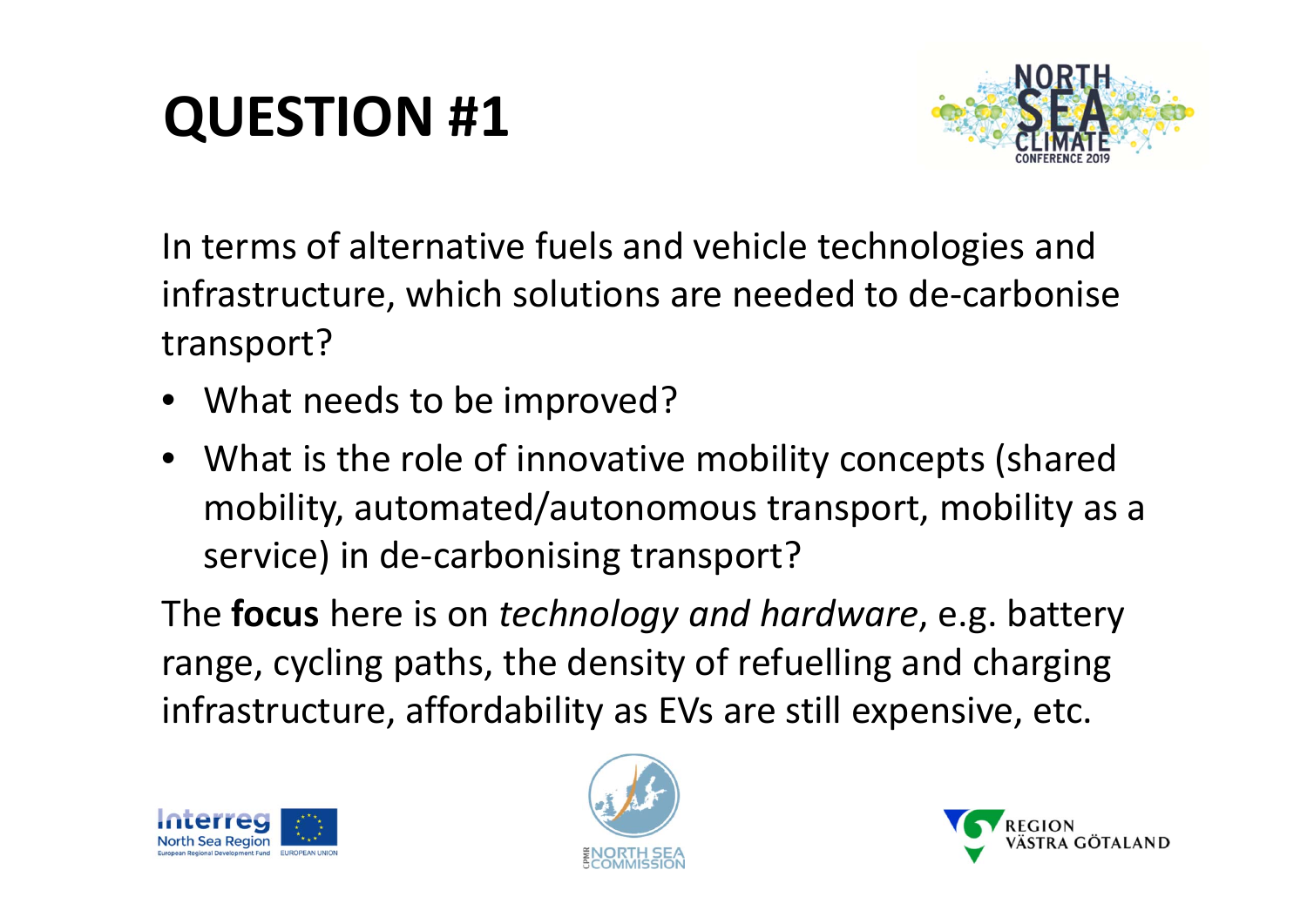### **QUESTION #2**



What does it take to scale up and roll out the relevant solutions?

- How can solutions be adapted to the characteristics of different areas and forms of transport, e.g. urban vs. rural, public vs. passenger, passenger vs. freight?
- How can people, incl. youths, and businesses be encouraged to use low carbon transport solutions?

The **focus** here is NOT on technology and hardware but on the *intangibles*.